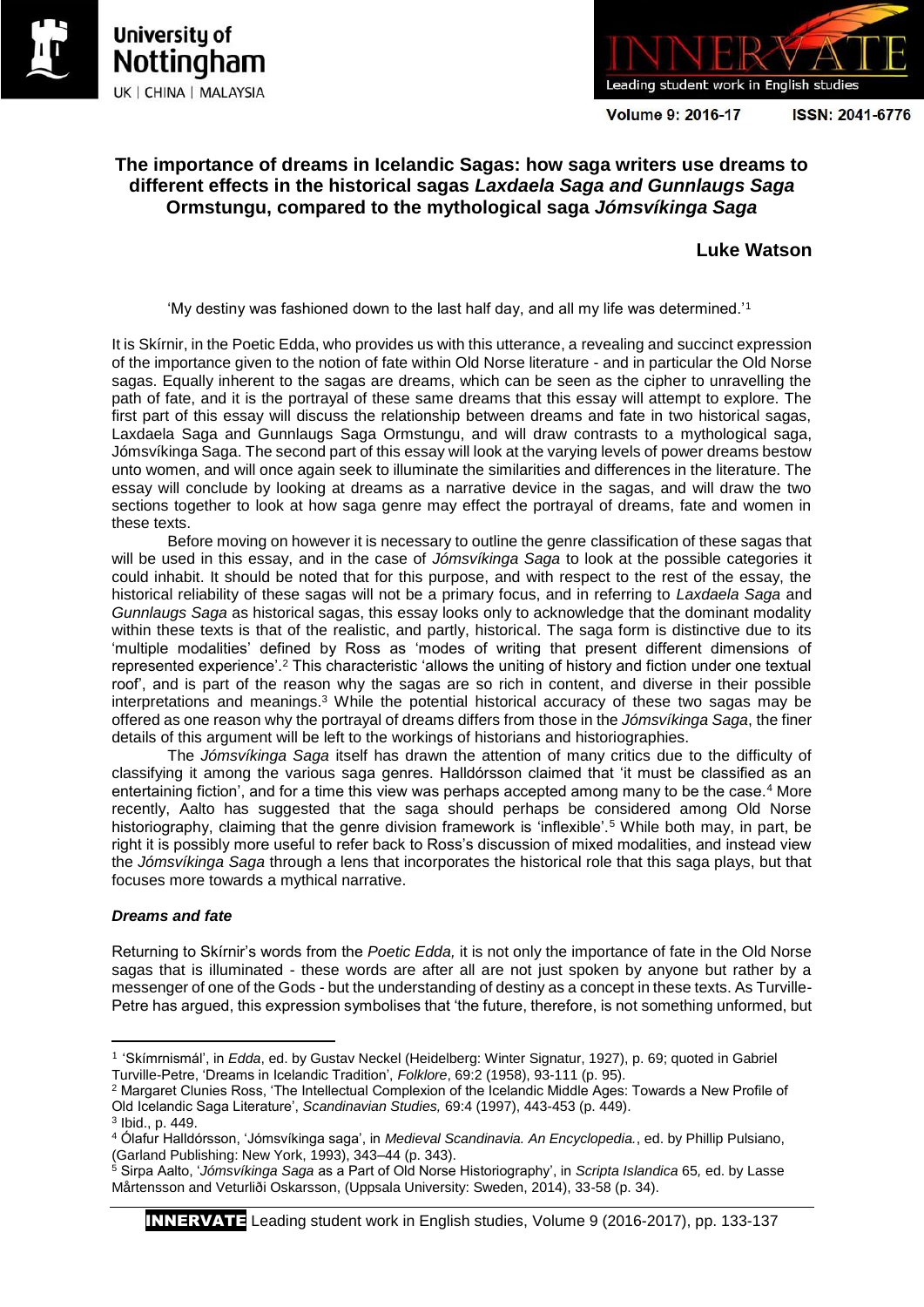#### **Luke Watson**

it is a state which exists already'.<sup>6</sup> Consequently, if we consider that dreams and fate are depicted as inseparably linked in many cases, then we can begin to partially understand the intentions of the saga writers, inasmuch as Lönnroth articulates, claiming hence that the **'**saga narrators do not primarily see dreams as a key to the inner soul but as a key to the future'.<sup>7</sup> This is perhaps evident most notably in the *Jómsvíkinga Saga* as Þyri, 'who had no equal… in the art of interpreting dreams', chooses not to make the decision on marriage herself but to leave it instead to the dreams of her suitor.<sup>8</sup> 'When she had heard the dreams, she told the men they might inform the king that she would marry him'. (ch.2)

This is a series of events that compares greatly to the predicament that Guðrún finds herself in, in the *Laxdaela Saga.* While further comparisons between Þyri and Guðrún will be drawn in the second part of this essay, the progression of the latter's dreams - about the four husbands she will take - into reality is unwaveringly accurate, and during Gest's interpretation of her dreams Guðrún is said to turn 'blood red'.<sup>9</sup> The clues the narrator gives us as to Guðrún's reaction to Gest's interpretation is here intriguing, as for a woman described as 'the goodliest… both as to looks and wits', the connection between dreams and fate is surely accepted: earmarked as Guðrún shortly after states 'there is much to think on, if all this shall come to pass'. (ch.32-33). This sense of foreshadowing also appears in *Gunnlaugs Saga* following the Norwegian's attempt at interpreting Thorstein's dream: after drawing the ire of his host by his suggestion, the Norwegian responds 'you'll find out for yourself how far it will come true'. $10$ 

As shown, the extent to which the characters are willing to accept these foresights vary, however the end results are much the same. The life of Helga, Thorstein's daughter, imitates the Norwegian's interpretation of Thorstein's dream minutely, and in this way it is further revealed to the saga audiences the unity between dreams and fate, and likewise between the waking and sleeping worlds. In *Laxdaela Saga* Óláf Pái is visited by a dream-woman and the following exchange takes place: 'She began to speak: "Are you asleep?" He said that he was awake. The woman said: "you are asleep, but that makes no difference.' (ch.31) As Cochrane has identified, this is a motif that occurs across the range of sagas where the dream-man or woman states that it does not matter if the subject of the dream is asleep 'as what will follow will happen as if he were awake'.<sup>11</sup>

Later in this same saga, Kjartan bestows on Hrefna a '*motr*' (a form of headdress) – which he received as a present and was to be given to his future wife under the command of princess Ingibjorg. (ch.45) This moment is significant, especially as it follows Guðrún's four dreams of her future husbands, in which each is symbolised as an item of clothing adorning her, and one nonetheless as a headdress. That Kjartan should mark the union of himself and Hrefna with the bridal gift of a headdress, shows that clothing being used to symbolise marriage to another is not purely consigned to dreams. This point only serves to reinforce the way in which the state of sleep is unified with the state of being awake, in marching along fate's path in these two historical sagas.

On the other hand, *Jómsvíkinga Saga* provides us with a contrasting representation of this unification in saga literature. In the waking world of *Jómsvíkinga Saga,* the link remains intact – symbolised by the three portents that stop Earl Harald from visiting King Gorm near the opening of the saga. The blossoming tree, the whelps barking in their mother's wombs and the rising waves, interpreted as a change in faith across Denmark, the rebellion of Sveinn against his father and the clash of Knútr and Harald Gormsson, are all later fulfilled as predicted by Earl Harald. In the sleeping world however, whereas fate, forecast through the dreams of a prominent character, appears unalterable in the historical sagas - a path to embrace or submit oneself to - in this mythical saga fate appears to be something changeable. After interpreting King Gorm's dreams symbolic of a great famine, Þyri reponds 'I shall take steps to combat the famine'. (ch.3) Practical steps are then taken in the saga, such that when the famine arrived 'it harmed neither them nor any of their neighbours, for they distributed the abundance among their countrymen'. (ch.3) It may be argued that, as in Gorm's dreams, the famine does occur as prescribed and is simply negotiated effectively by Þyri, thus potentially invalidating the argument presented here, however in Blake's translation Þyri explains 'the significance of the oxen

**.** 

<sup>6</sup> Gabriel Turville-Petre, 'Dreams in Icelandic Tradition', *Folklore*, 69:2 (1958), 93-111 (p. 95).

<sup>7</sup> Lars Lönnroth, 'Dreams in the Sagas', *Scandinavian Studies,* 74:4 (2002), 455-464 (p. 456).

<sup>8</sup> *Jómsvíkinga Saga*, ed. by Norman F. Blake, (Thomas Nelson and Sons: London, 1962), ch.2. http://vsnrwebpublications.org.uk/ [Accessed 21 April 2017] \*

<sup>9</sup> *Laxdaela Saga,* trans. Magnus Magnusson and Hermann Pálsson (Penguin Books: Middlesex, 1969) ch.33. \* <sup>10</sup> *Gunnlaugs Saga Ormstungu,* ed. by Peter G. Foote, trans. Randolph Quirk, (Thomas Nelson and Sons:

London, 1957) ch.2. http://vsnrweb-publications.org.uk/ [Accessed 21 April 2017] \*

*<sup>\* (</sup>hereafter chapter numbers included in text).*

<sup>&</sup>lt;sup>11</sup> James Alan Cochrane, 'Bright Dreams and Bitter Experiences: Dreams in Six Sagas of Icelanders', (unpublished doctoral thesis, University College London, 2004), p. 98.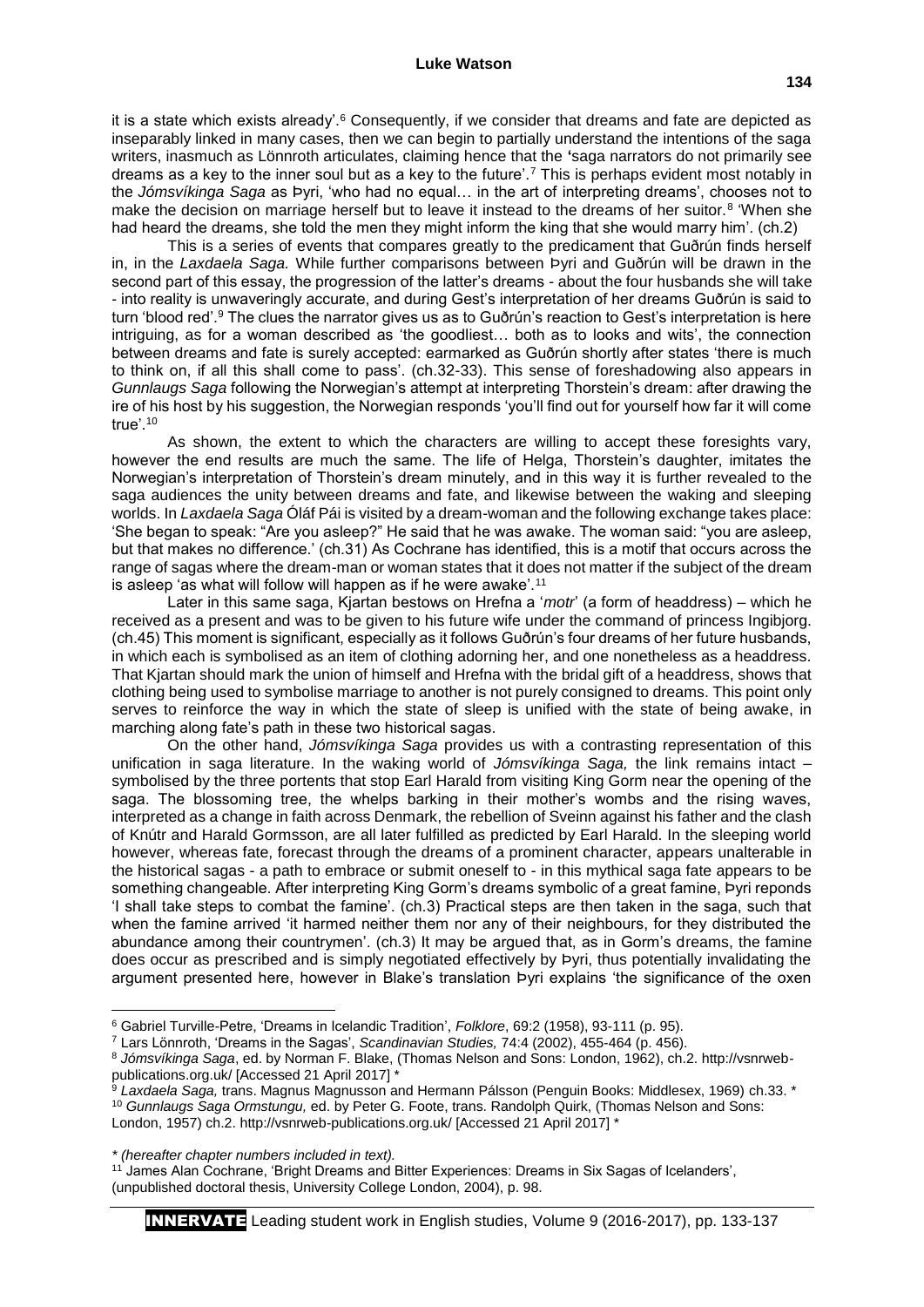#### **The importance of dreams in Icelandic Sagas: how saga writers use dreams to different effects in the historical sagas** *Laxdaela Saga and Gunnlaugs Saga* **Ormstungu, compared to the mythological saga** *Jómsvíkinga Saga*

**135**

having big horns is that many shall lose all they possess'. (ch.3) The saga audience is given no subsequent indication that this is indeed the case, and hence Þyri is presented as altering fate's disastrous path. As such, the connection between dreams and fate, previously seen to be infallible, is severed in the mythological saga.

#### *Women and dreams*

By changing fate's predicted outcome, Þyri succeeds in doing what no woman – or indeed man – otherwise achieves in the three sagas. Upon true interpretations of their dreams some, such as Thorstein, get angry and question the skill of those offering interpretation 'it can't be true that you know anything about interpreting dreams'. (ch.2) Others such as Óláf choose to fashion their own beliefs 'those who seemed to him to interpret it best were those that said that it was a false dream'. (ch.31) Guðrún is on her own therefore, in offering a form of positive response to hearing a depiction of her destiny. She herself manufactures the divorce of her first husband on grounds of transvestism, and later blackmails Bolli, her third husband, into starting a bloodfeud that eventually leads to his death. Jakobsson argues that, as a result, the four dreams are 'her way not of losing anything but rather of gaining control over her own fate'.<sup>12</sup> Contrary to those who choose not to pay heed to their dreams in these two historical sagas, Guðrún appears to embrace them and 'act out her fate'.<sup>13</sup> This allows her an element of control over her life, and over fate - not quite to the extent of Þyri who appears to alter its direction – but control nonetheless.

The direct antithesis to Guðrún is Helga, the most submissive female in any of these three sagas, who has drawn the wrath of critics such as Ólsen who derides her as 'without initiative, a ball in the hands of fate'.<sup>14</sup> The differences between the two women are obvious throughout, and while in Guðrún's dreams men are seen to be adornments of her, from the very beginning Helga is seen to be an adornment of men. Her depiction as a swan, graceful and passive in comparison to the eagles that fight over her, sets the tone from the very beginning of *Gunnlaugs Saga*, and thus it is no surprise that she offers little resistance to the life that is 'pre-ordained' for her in her father's dream.<sup>15</sup>

Helga's existence does serve a purpose when drawing comparisons to Guðrún however. Jakobsson goes on to argue that Guðrún 'could have changed her fate but chose not to do so', and although this interpretation has its merits, the evidence already presented here perhaps suggests that Guðrún does not have free will to this extent.<sup>16</sup> The nature of the relationship between dreams and fate in these two historical sagas would certainly suggest otherwise, and Helga's story as a baby serves to further this. Despite refusing to accept the Norwegian's interpretation of his dream, Thorstein orders his pregnant wife – Jófríd - to have the baby 'put out to die' if it is a girl. (ch.3) While the saga itself claims that this was a 'custom', there is the sense that perhaps the Norwegian's words were affecting Thorstein's judgement of the situation, despite Jófríd's protests. (ch.3)

We can't know whether Jófríd was privy to Thorstein's dreams, although the fact that he chooses not to have her attempt to interpret them might suggest not. If not, this means her decision to have Helga sent away, and Thorstein's later decision to take Helga back are surely then products of either fortune or fate. While it could simply be put down to a mother's desperate actions to save her child, there were no guarantees that Thorstein wouldn't find out – or indeed take the baby back if he did. That Thorstein does, and eventually takes Helga back because he '[likes] the look' of her, is potentially significant in marking the submission of her life to fate's course, and in symbolising his inability to change fate regardless of his earlier intentions. In comparison therefore, it is questionable whether Guðrún would thus have been able to offer much resistance to fate as it is presented in these two historical sagas. Rather she accepts what she sees to be the inevitable, in such a way that allows her to construct her own dialogue for her story.

**.** 

 $15$  Jacobs, p. 151.

<sup>12</sup> Ármann Jakobsson, 'Laxdaela Dreaming: A Saga Heroine Invents Her Own Life', *Leeds Studies in English*, 39 (2008), 33-51 (p. 47).

 $13$  Ibid., p. 47.

<sup>14</sup> Bjørn Magnússon Ólsen, *Om Gunnlaugs saga ormstungu. En kritisk undersøgelse*, Det kongelige Danske videnskabernes selskabs-skrifter, vii, 2:1 (Copenhagen: 1911), 3-54, (p. 32); quoted & trans. in Molly A. Jacobs, 'Hon stóð ok starði: Vision, Love, and Gender in Gunnlaugs saga ormstungu', *Scandinavian Studies*, 86:2 (2014), 148-168 (pp. 148-149).

<sup>16</sup> Jakobsson, p. 47.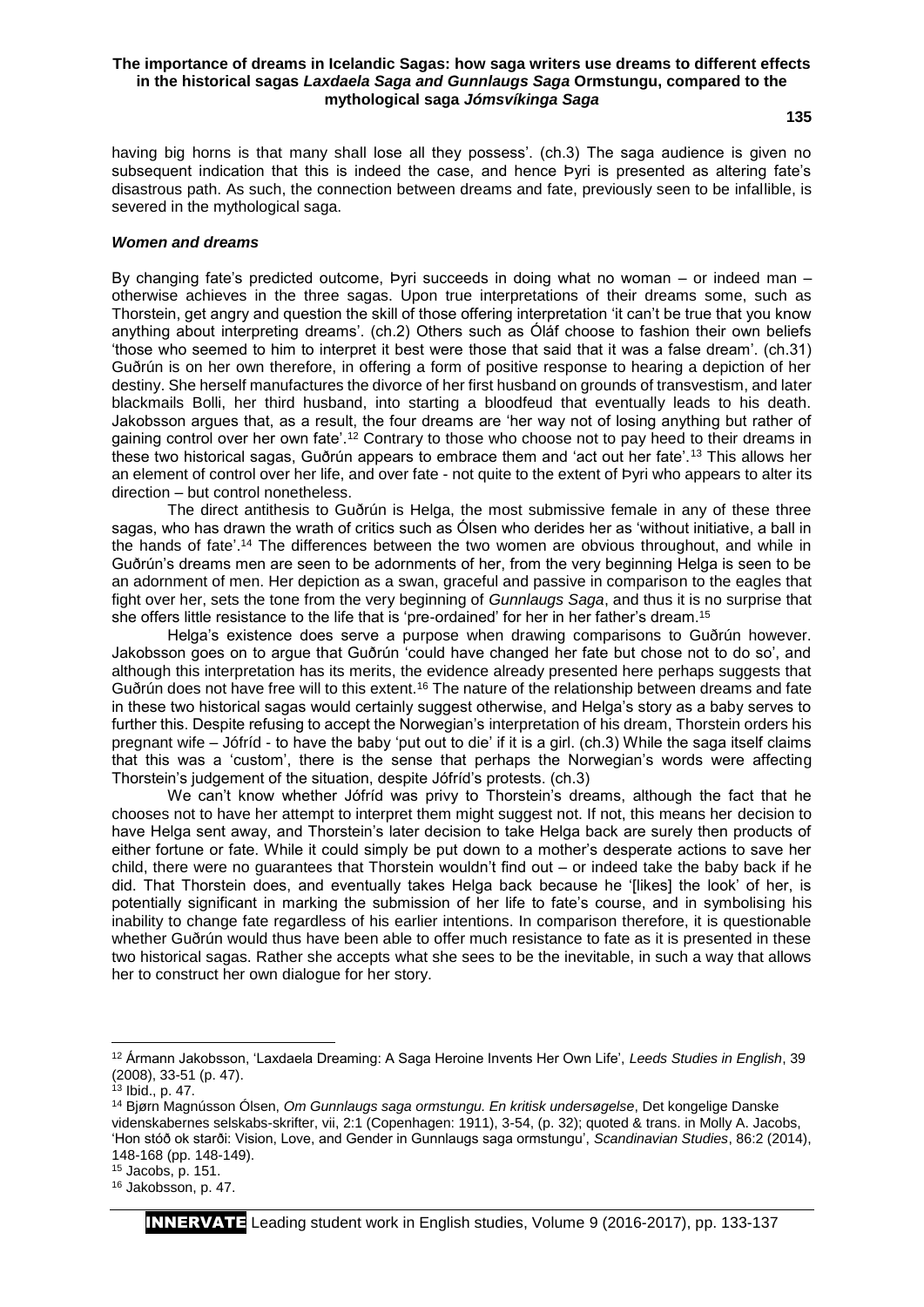#### *Dreams as a narrative device*

The differences between the level of autonomy that dreams and fate allow the women in these three sagas is thus apparent. What is far less apparent is the extent to which saga genre may have an impact on this. That 'dreams already played an important part in the lives of Icelanders, as they do to this day' is a conclusion drawn by Turville-Petre, yet the significance of these dreams is something he later goes on to question.<sup>17</sup> Returning to the idea of mixed modalities, it is quite possible that dreams in the saga are the epitomisation of this idea: partly used as a narrative device, for entertainment, and partly used to reflect the contemporary culture of the saga writers - thus serving a historical purpose also.

Dreams therefore offer, for the two historical sagas, a way of structuring the text that allows for the saga writer to 'lead the action casually' towards its conclusion, while simultaneously mixing parts of Icelandic folklore in with historical fact.<sup>18</sup> L**ö**nnroth discusses this in relation to *Gísla saga Súrssonar*, stating that without the inclusion of dream-women in the saga, it 'would probably still move us but not fascinate us as much'.<sup>19</sup> The dreams of Thorstein and Guðrún are consequently multipurpose; they direct the narrative while simultaneously enriching the text.

Accordingly it is possible to investigate how this differs from the use of dreams in *Jómsvíkinga Saga*. Guided more by entertainment, dreams are not inherent to the narrative framework but rather used to adorn the piece. In contrast to the historical sagas in which dreams play a prominent part throughout, and are frequently revisited, Gorm's dreams are fleeting and forgotten. Instead, the saga is awash with symbolism, and it seems that the coloured oxen and the theme of the number three from Gorm's dreams are more important than the dreams themselves. The theme of the number three is continued, for example, in the number of portents Earl Harald sees, the number of invitations to both the Christmas and funeral feasts and on many more occasions, whereas Gorm's dreams are not mentioned outside of the opening chapters.

Mythical elements are therefore the focus, and entertainment the end product in *Jómsvíkinga Saga*. That Þyri can influence the outcome of fate is not surprising in a text that delights in the mysterious and the heroic, and that she - and Gorm's dreams - are swiftly passed over is equally expected in a saga that has been described as 'a series of colourful set pieces'.<sup>20</sup>

To conclude therefore, the three sagas discussed here each have their own way of exploring the link between dreams and fate as it has been seen in Icelandic literary culture. The nature of the historical saga genre encourages both *Laxdaela Saga* and *Gunnlaugs Saga Ormunstungu* to incorporate dreams as a way of foretelling the future and guiding the narrative, whereas the mythical *Jómsvíkinga Saga* is flexible with regards to the link between dreams and fate - depicting dreams more as a decoration to provide entertainment. Equally, the varying levels of agency that dreams allow women in these sagas can too be attributed, in part, to this difference.

### **Bibliography**

Aalto, Sirpa, '*Jómsvíkinga Saga* as a Part of Old Norse Historiography', in *Scripta Islandica*  65*,* ed. by Lasse Mårtensson and Veturliði Oskarsson, (Uppsala University: Sweden, 2014), pp. 33-58.

- Blake, Norman F., ed., *Jómsvíkinga Saga*, (Thomas Nelson and Sons: London, 1962) http://vsnrweb-publications.org.uk/ [Accessed 21 April 2017]
- Cochrane, James Alan, 'Bright Dreams and Bitter Experiences: Dreams in Six Sagas of Icelanders', (unpublished doctoral thesis, University College London, 2004).
- Finlay, Alison 'History and Fantasy in *Jómsvíkinga Saga'*, in *The Fantastic in Old Norse/Icelandic Literature: Preprint Papers of the 13th International Saga Conference*, ed. by John McKinnell, David Ashurst & Donata Kick (Durham: Centre for Medieval and Renaissance Studies, 2006), pp. 248-57.
- Foote, Peter G., ed., *Gunnlaugs Saga Ormstungu,* trans. by Randolph Quirk (Thomas Nelson and Sons: London, 1957) http://vsnrweb-publications.org.uk/ [Accessed 21 April 2017]

Halldórsson, Ólafur, 'Jómsvíkinga saga', in *Medieval Scandinavia. An Encyclopedia.*, ed. by Phillip Pulsiano, (Garland Publishing: New York, 1993), pp. 343–44.

 $\overline{a}$ 

<sup>17</sup> Turville-Petre, p. 111.

<sup>18</sup> Cochrane, p. 97.

<sup>19</sup> L**ö**nnroth, p. 462.

<sup>20</sup> Alison Finlay, 'History and Fantasy in *Jómsvíkinga Saga'*, in *The Fantastic in Old Norse/Icelandic Literature: Preprint Papers of the 13th International Saga Conference*, ed. by John McKinnell, David Ashurst & Donata Kick (Durham: Centre for Medieval and Renaissance Studies, 2006), p. 256.